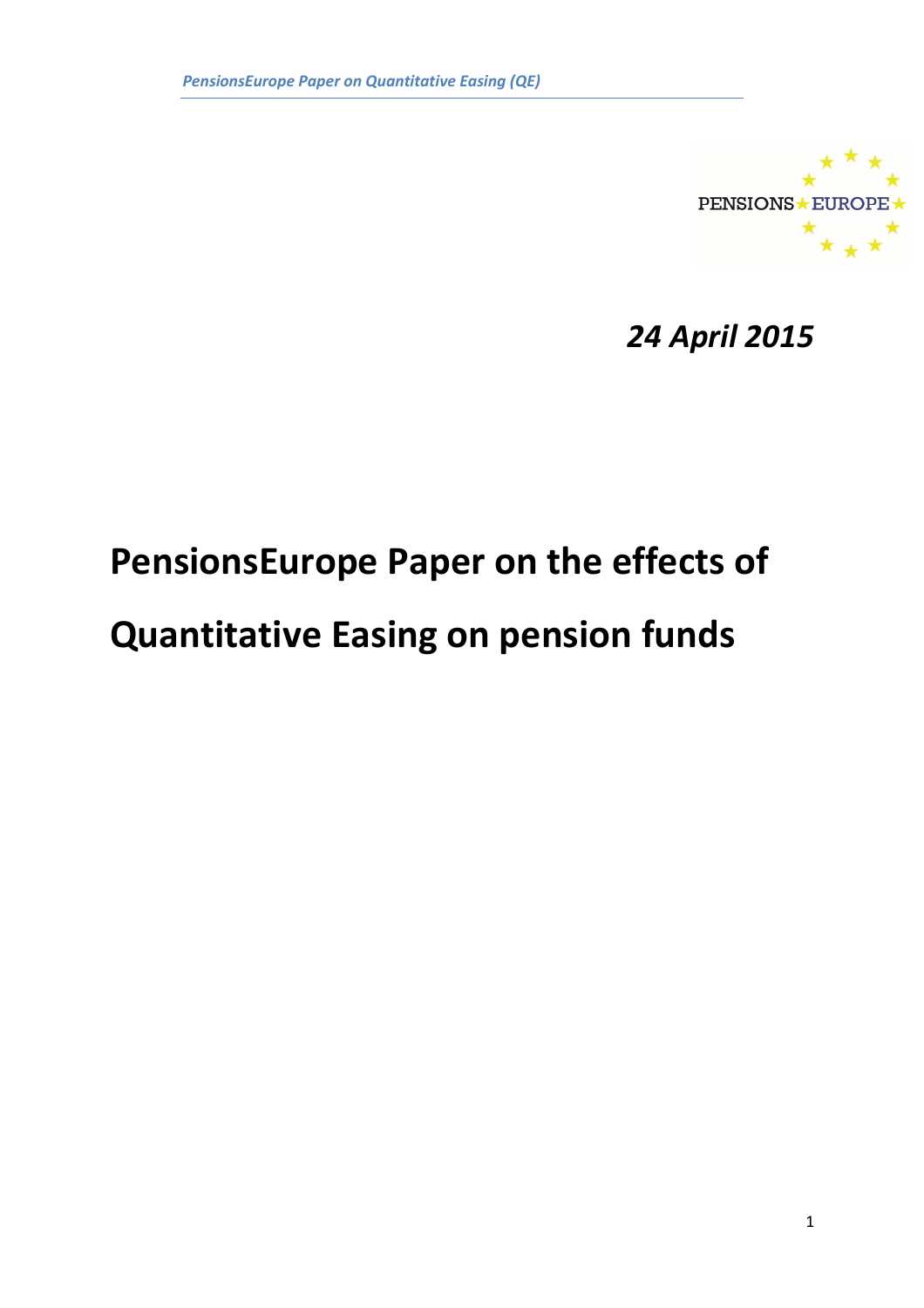### Key messages

- PensionsEurope calls upon regulators to address the specific effects of both low interest rate environment and Quantitative Easing policies on pension funds. However, we do not question Quantitative Easing (QE) policy as such.
- Decreasing interest rates can put funding ratios of DB schemes under pressure and increase the price of annuities for both DB and DC schemes. This can mean lower pension benefits and/or increase in contributions.
- Pension funds are by their nature long term investors due to the duration of their liabilities, but are now faced with the effects of short term QE. Therefore national and European regulators need to find an adequate balance between the short/medium term challenging environment and the sustainability of pension promises.

## 1. Introduction

The ECB's policies are directed at maintaining price stability and "support [ing] the general economic policies in the Union with a view to contributing to the achievement of the objectives of the Union $^{\prime\prime}{}^{1}$ including inter alia full employment and balanced economic growth. Since sound occupational pension provision is based on price stability and economic growth, PensionsEurope acknowledges the importance of these goals. However, this paper does not address the question whether or not quantitative easing is the right way to achieve these goals. Rather, we would like the regulators to be aware of the various effects those policies and the current low-interest rate environment have on pension funds.

We can draw from experience in the UK, where the Bank of England has executed a policy of QE since 2009, which has had considerable effects on pension funds. Pension funds throughout Europe have been in a low interest rate environment for quite some time now and the policy of QE will only further deepen the consequences of this low interest rate.

This paper aims to summarize the effects of QE - and low interest rate environment in general - on pension funds and to stress the lack of flexibility that pension funds have to cope with such an environment. In conclusion we provide several solutions which could help pension funds to go through this challenging period.

 $\overline{\phantom{a}}$ 

<sup>&</sup>lt;sup>1</sup> https://www.ecb.europa.eu/mopo/intro/objective/html/index.en.html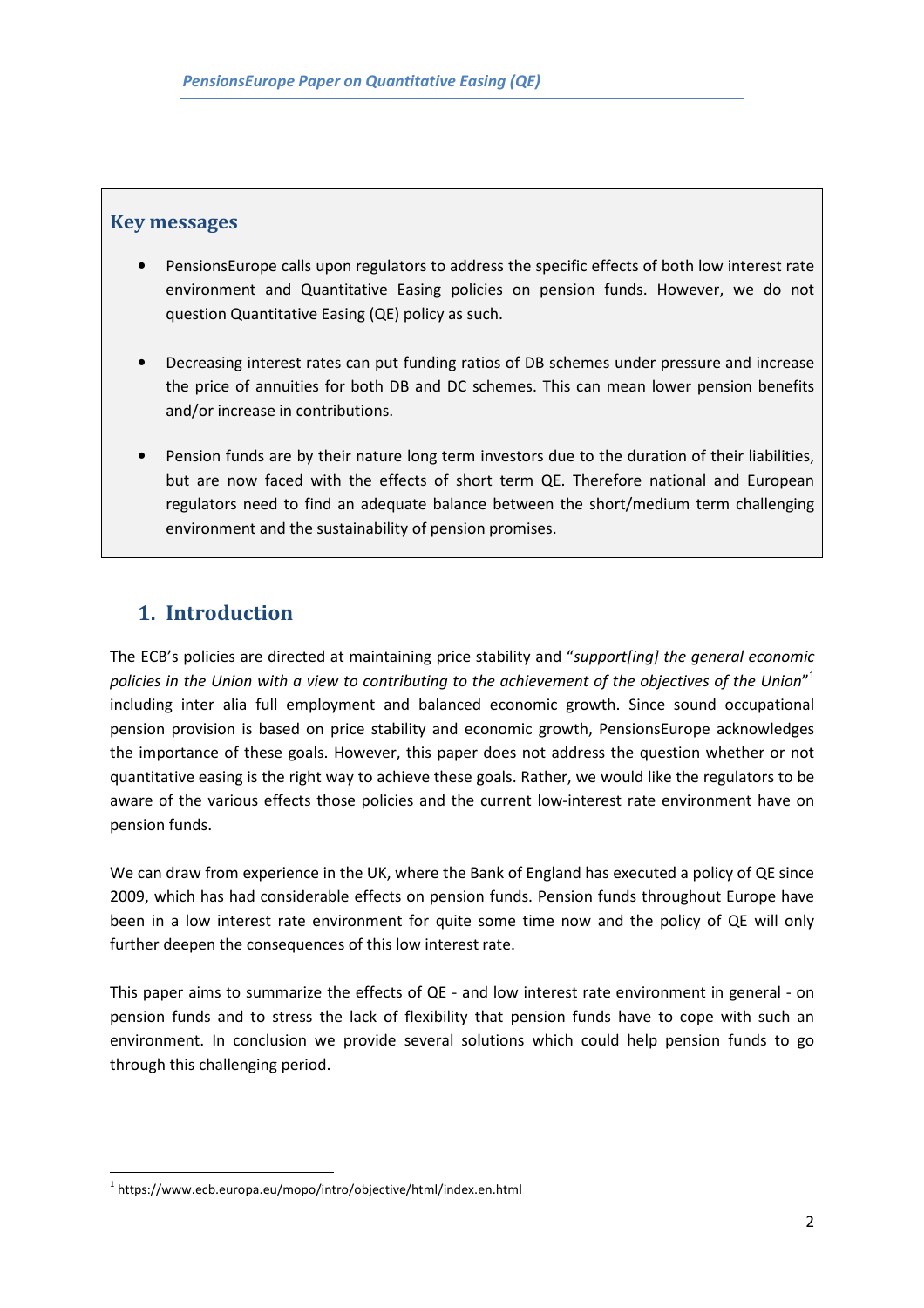### 2. ECB policy

On 22 January 2015, the Governing Council of the European Central Bank (ECB) announced<sup>2</sup> an expanded asset purchase program (so-called Quantitative Easing or QE). Aimed at fulfilling the ECB's price stability mandate, this program will see the ECB add the purchase of sovereign bonds to its existing private sector asset purchase program in order to address the risks of a prolonged period of inflation considered too low. The Governing Council took this decision in a situation in which most indicators of actual and expected inflation in the euro area had drifted towards their historical lows. As potential second-round effects on wage and price-setting threatened to adversely affect mediumterm price developments, this situation required a forceful monetary policy response – according to the ECB - with the aim of achieving inflation rates below, but close to, 2% over the medium term.

Asset purchases would provide monetary stimulus to the economy in a context where key ECB interest rates are at their lower bound. Those purchases further ease monetary and financial conditions, making access to finance cheaper for firms and households. This tends to support investment and consumption, and ultimately aims to contribute to a return of inflation rates towards 2%.

The program will encompass the asset-backed securities purchase program (ABSPP) and the covered bond purchase program (CBPP3) which were both launched late 2014. Combined monthly purchases will amount to €60 billion. They are intended to be carried out until at least September 2016 and in any case until the Governing Council sees a sustained adjustment in the path of inflation that is consistent with its aim of achieving inflation rates below, but close to, 2% over the medium term.

The ECB will buy bonds issued by euro area central governments, agencies and European institutions in the secondary market against central bank money, which the institutions that sold the securities can use to buy other assets and extend credit to the real economy.

On 9 March 2015 the European Central Bank started the purchase of euro-denominated public sector securities in the secondary market.

## 3. What are the effects for pension funds3?

As the QE program has just started, the effects of such policy are still not clear. However, some effects are already visible in the market. For the content of this section we can draw from literature as well as experience in the UK where the Bank of England has executed a policy of QE since 2009, which has had considerable effects on pension funds. Overall, PensionsEurope acknowledges the core issue is the low-interest rate environment which is not only driven by Quantitative Easing policies.

l

<sup>&</sup>lt;sup>2</sup> http://www.ecb.europa.eu/press/pr/date/2015/html/pr150122\_1.en.html

<sup>&</sup>lt;sup>3</sup> In some Member States such as Germany, employers have to make sure that the given promises are met. Therefore QE will have consequences for the sponsors, too.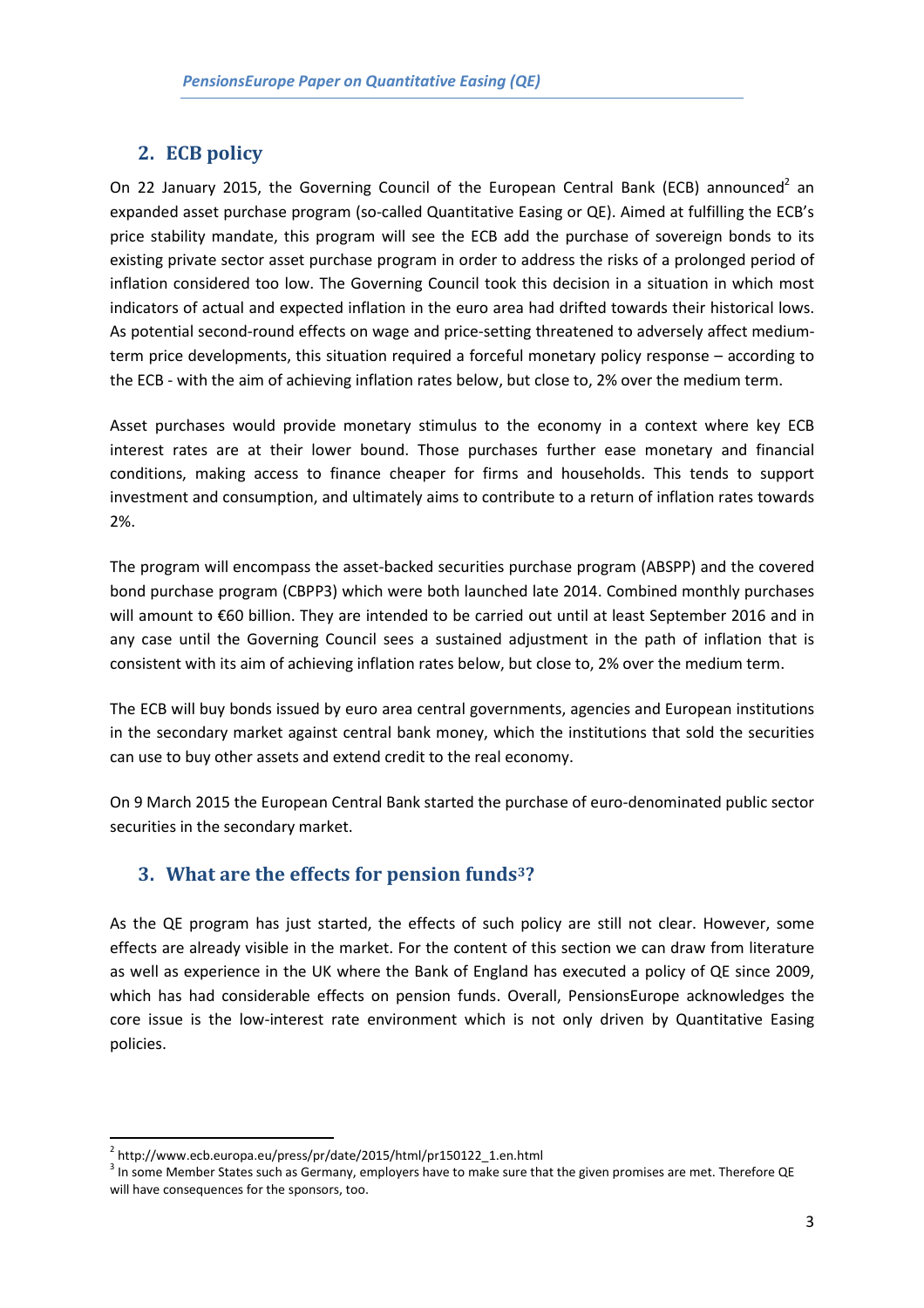The precise effect of low interest rates depends on many factors. The effects would differ for defined-benefit (DB) pension funds and defined-contribution (DC) funds. The impact will also depend on the level and type of guarantees offered by the pension fund.

#### Effect 1: QE will further drive down interest rates – Impact on pension funds' funding ratio

According to the  $ECB<sup>4</sup>$ , "In recent years, monetary policy interest rates have been reduced to exceptionally low levels. The main reason for maintaining highly accommodative monetary conditions has been to avert the risk of an economic depression and to counter deflationary pressures." The following chart displays the trend in the long-term interest rates (10Y) since January 2012:



Source: ECB

 $\overline{\phantom{a}}$ 

<sup>4</sup> http://www.ecb.europa.eu/press/key/date/2013/html/sp131009.en.html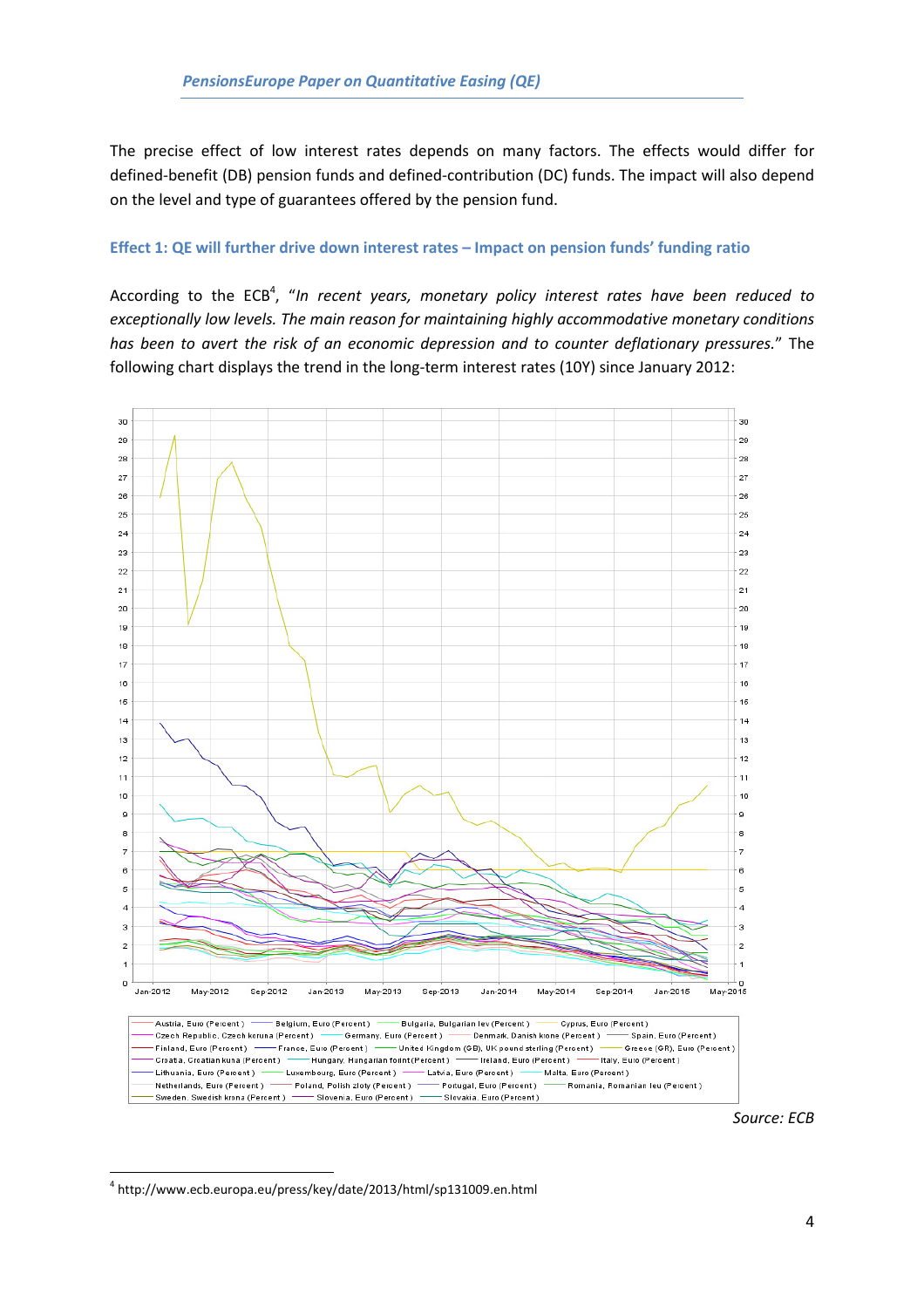Along with this low-interest rate environment, the QE policy is likely to further decrease long-term interest rates. Indeed, although the markets had anticipated the ECB policy of QE, after the announcement, 10 year interest rate on German bunds further decreased with 16 base points to 0.36%, but hereafter increasing to 0.39%. The 30 years swap interest rate decreased with 12 base points to 1.24% but in the following days increased with 6 base points again.

On March 9, the first day of QE purchases, the yield on German bonds decreased from 0.39% to 0.31%. Dutch 10-year bonds showed the same trend: from 0.44% to 0.35%. According to a study, over 2 trillion euros of outstanding euro zone sovereign debt now has a negative yield:

#### Negative Yields Have Become the 'New Norm' in the Euro area

Outstanding amount of Euro area government debt securities (\*) by maturity bucket (EUR bn) and 0% yield threshold



Source: Bloomberg, Goldman Sachs Global Investment Research. (\*) We include Euro-denominated government debt securities (notional values) of 10 major Euro area countries: Germany, France, Italy, Spain, Netherlands, Belgium, Austria, Finland, Portugal and Ireland. We exclude inflation-linked securities.

The main consequences of this low-interest rates environment and the ECB QE policy are:

For Defined Benefit (DB) schemes:

- Defined Benefit funds funding ratio is likely to further decrease (as liabilities will increase as they are calculated using the long term interest rate). In some cases deficits might arise which need to be filled by corporate sponsors or cuts in benefits, depending on the relevant legislation and the type of pension promise made.
- In general, interest rates have high impact on funding rates of pension funds. For an average fund a 1%-point decrease in the interest rate will lead to 20%-point decrease in the funding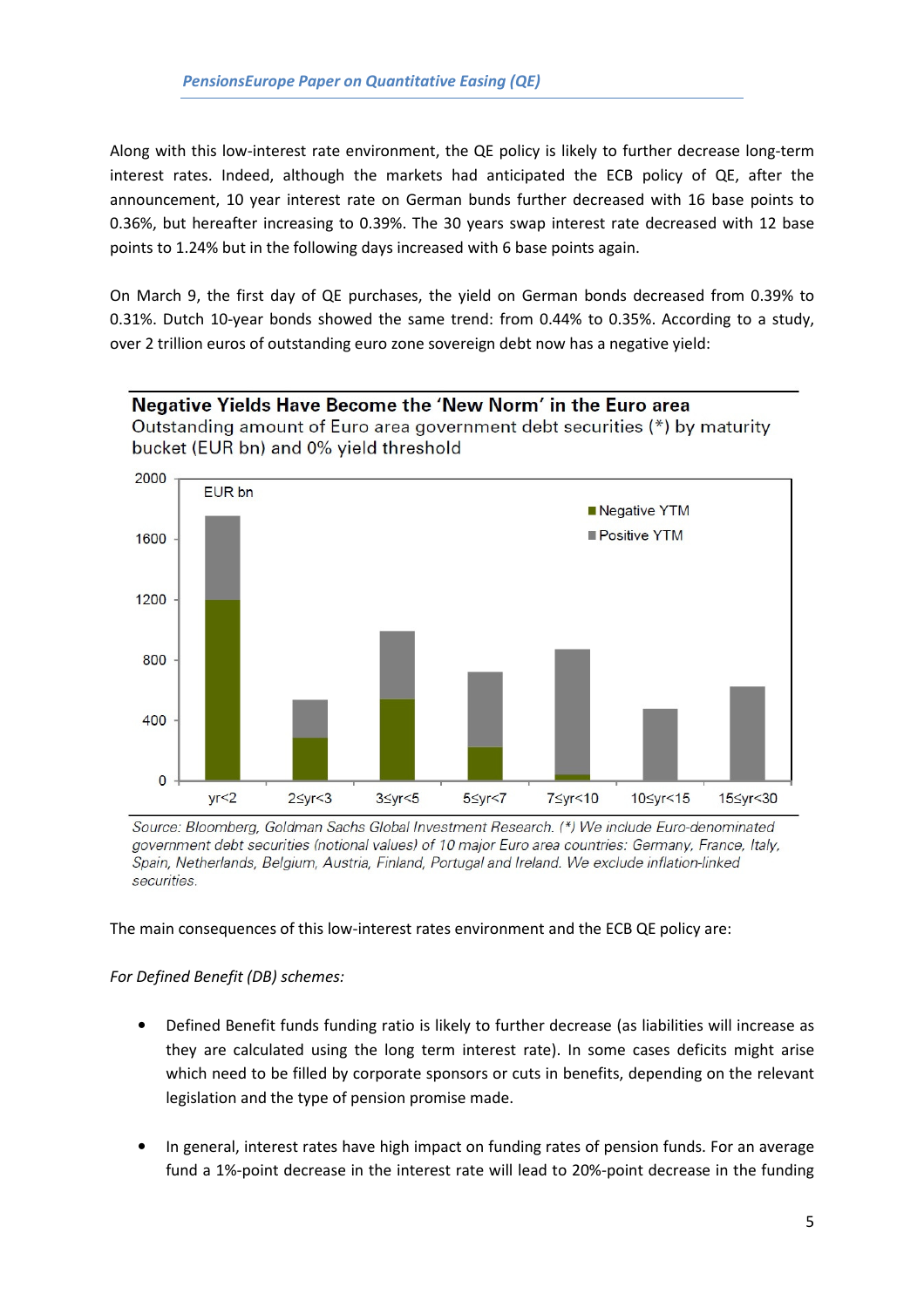ratio. If 50% of this risk is hedged, the impact on the funding rate would be 10%-points. It is worth noting the overall effect also depends on the duration of assets and liabilities. It can be expected that DB pension funds with long-dated, interest rate-sensitive liabilities will - unless they are hedged - have a negative duration gap.

• Finally, the impact of a long lasting low interest rate environment is likely to further accelerate the closure of DB schemes.

According to a study<sup>5</sup>: "European corporate pension funds have also experienced an increase in unfunded liabilities due to lower interest rates. Defined-benefit plan liabilities increased by 31 percent from 2007 to 2012, with the majority of this increase due to a decrease in the discount rate, similar to the changes in US plans. Unlike in the United States, total assets have increased, but by only 23 percent. That means that the funding gap has widened. We estimate that the change in the value of pension plan assets due to price changes in the underlying securities had a negligible, or slightly negative, impact between 2007 and 2012. This means that the increase in pension plan assets was mainly due to additional contributions from plan sponsors. At the same time, these plans lost interest income in fixed income portfolios of about \$9 billion in 2012, equivalent to just 0.7 percent of assets in 2012."

#### For Defined Contributions (DC) and DB schemes:

 $\overline{\phantom{a}}$ 

- DC (and DB) pension funds, to the extent they offer no guarantees regarding returns or benefits, will experience gains in their bond holdings from the drop in interest rates, the size of which will again depend on the duration of their assets and the slope of the yield curve. Hence, (DC and DB) pension funds can see a temporary improvement in investment performance.
- However, pension funds will be faced with more expensive annuities because low interest rates raise the price of annuities. In many Defined Contribution schemes, an annuity is bought when the beneficiary reaches the retirement age. National regulation defines whether this is mandatory or optional and whether the annuity should be life-long or not. In case of individual DC, this risk is carried by the individual who will be left with a much lower pension benefit than expected.

#### Effect 2: QE will drive up equity/bond prices and drive down bond yields

QE aims to encourage investors to invest less in bonds and more in equity, as the bonds yields will decrease while their price will increase:

• On one hand, QE pushes up the price of bonds, which increases asset values for pension funds with (government) bond holdings, but means lower returns on pension funds' new

<sup>&</sup>lt;sup>5</sup>http://www.mckinsey.com/insights/economic\_studies/qe\_and\_ultra\_low\_interest\_rates\_distributional\_effects\_and\_risks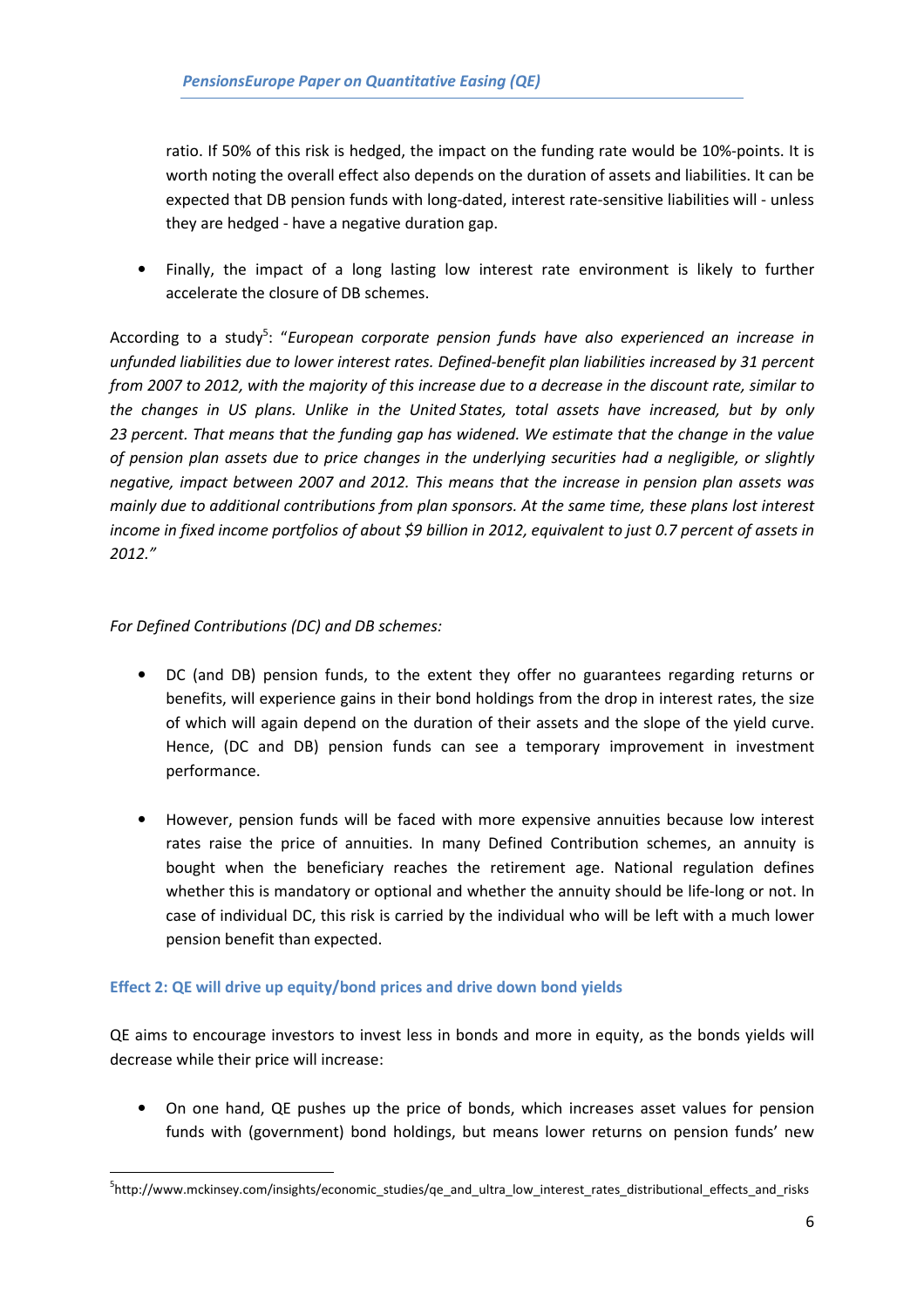investments in bonds (due to downwards pressure on bond yields). On the other hand, pension funds may seek to hedge interest rate risk by increasing bond allocations and portfolio duration and via derivative transactions, creating further downward pressure on bond yields.

- Higher equity prices have positive effects on the value of assets currently in possession by funds; however, acquiring equity will be more expensive.
- For regulatory regimes with risk-based solvency capital requirements, the acquisition of equity will lead to higher own capital requirements / will trigger the need to install other risk buffers.

## 4. Options for pension funds are limited

Pension funds have limited options to respond to the QE and low-interest rate-environment:

- Pension funds' investments are guided by the prudent person principle and therefore have limited options to move into other, riskier, asset classes. They will always have a significant part of their portfolio invested in (now even lower yielding) government bonds. According to a NAPF survey<sup>6</sup>, "around the third of respondents to an NAPF survey said they were likely to change their investment strategy as a result of low gilt yields. However, they were torn between whether to move away from gilts towards riskier investment (as might be anticipated by the Bank of England in response to rising prices and lower yields on gilts) or whether to continue to shift into gilts and pursue de-risking strategies. This highlights the conflicting pressures on DB pension schemes and the uncertain environment in which they are operating."
- National supervisory frameworks define boundaries. For example, the Dutch FTK does not allow increasing risk in the strategic asset allocation in case of low funding ratios (under 105%). Therefore, changing asset allocation due to low interest rates might be restricted.
- It is doubtful whether pension funds are willing to sell bonds to the ECB as new bonds have lower yields than old bonds. Furthermore, turning bonds into cash is no option as there are negative deposit rates;
- The mark-to-market valuation of liabilities applied to certain pension funds render the solvency position of those pension funds very challenging;
- In some countries, (short term) risk-based capital charges for equity holdings tend to incentivize pension funds to invest in low-risk assets such as government bonds. This makes the investment strategy of DB pension funds managers very difficult as bonds yields are very low.

l

<sup>6</sup> http://www.napf.co.uk/PressCentre/Press\_releases/~/media/Policy/Documents/0221\_Exceptional\_times\_exceptional\_me asures\_economic\_developments\_and\_the\_impact\_on\_pension\_schemes\_and\_members\_\_March\_2012.ashx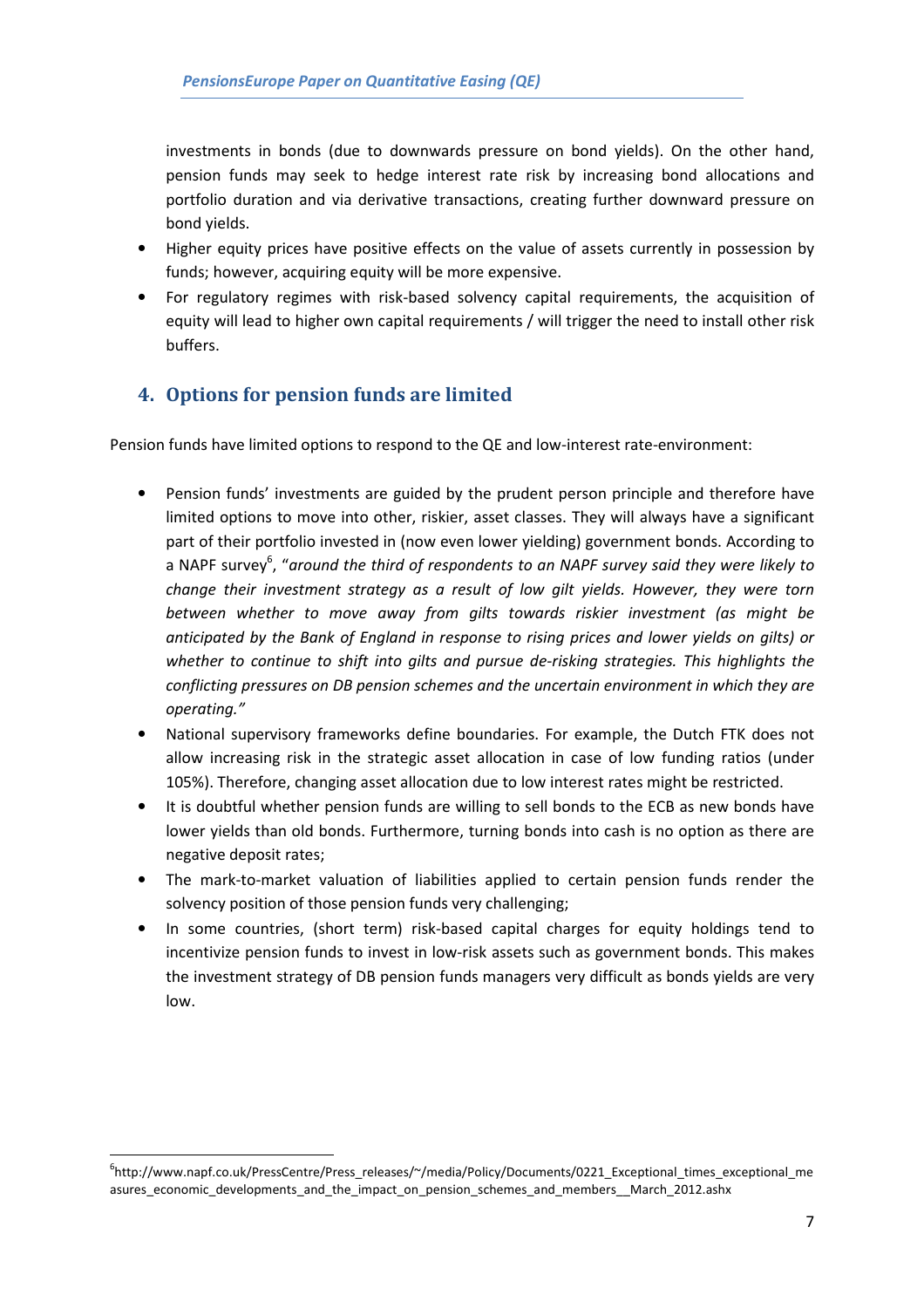## 5. Experience with QE in the UK

In the UK, the Bank of England has executed a policy of QE since 2009. The NAPF found that:

- Pension funds get into deficit for billions of pounds;
- Company money is diverted away from investment into filling pension funds' deficits.

According to the NAPF, Defined Benefit schemes are affected because of lower returns on government bonds and more expensive funding because of a lower discount rate. Defined Contribution schemes have also been affected. The NAPF found that falling annuity rates mean the average person with a pension pot of £26K retiring now would get 22% less income than if they had annuitised four years ago. This is a loss of £440 a year.

Furthermore, research from the NAPF confirms that the major part of pension funds did not change their investment strategy, although one of the aims of QE was to make riskier assets more attractive to investors.

Respondents to the survey were also asked what they wanted the UK Pensions Regulator (TPR) to do in response to the market conditions. The most popular option was for TPR to say something explicit about the use of more stable, longer-term discount rates (57% put this first and 81% put this either first or second) followed by TPR extending recovery plans (16% put this first and 49% put this either first or second).

## 6. Conclusion - Topics for discussion

Although PensionsEurope acknowledges that economic growth is crucial for Europe and has no position on whether QE is good or bad policy, pension funds cannot be just seen as 'collateral damage' of QE as this concerns pension provision for millions of Europeans. Therefore, PensionsEurope calls upon regulators to specifically consider and address the effects of QE on pension funds. We propose below some solutions to be discussed:

- The regulators could extend recovery periods for DB schemes;
- The regulators could correct the interest rate term structure that pension funds must use for valuing their liabilities in order to take the distortionary impact of QE into account;
- The regulators could correct the interest rate term structure for the distortionary impact of QE by introducing a floor in the term structure or by fixing the term structure to the last undistorted one;
- The regulators could publish guidance on how best to adapt the asset allocation to the market conditions on the short and medium term, without harming the schemes long term goals;
- The regulators could give more flexibility to any "full funding of technical provisions at all times" requirements;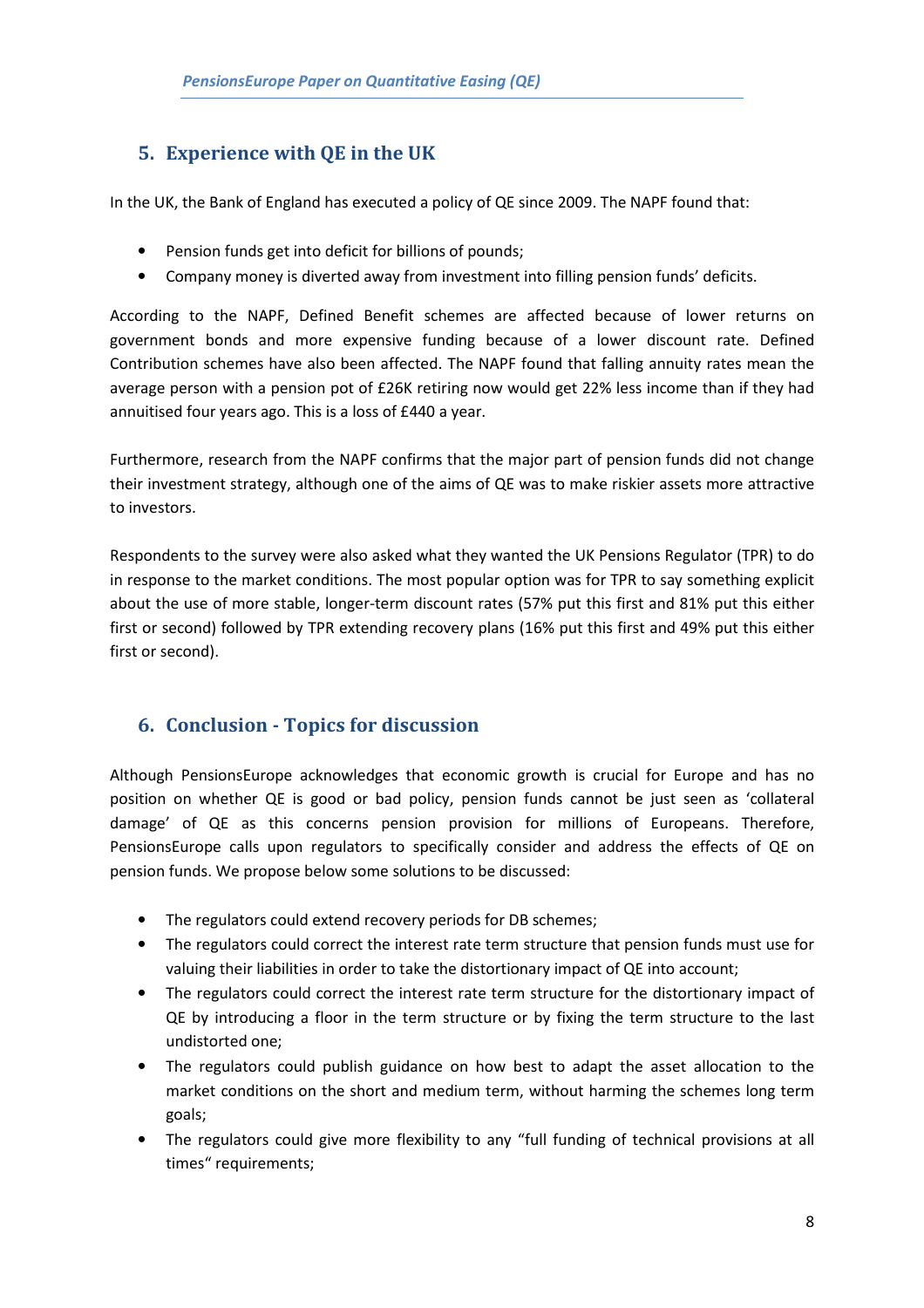- The regulators could encourage the use of a long-term discount rate for valuing liabilities that removes the temporary impact of QE;
- The regulators could suspend valuations until market conditions improve (e.g. when ECB puts up interest rates or starts to sell back bonds);
- The regulators could publish guidance to encourage schemes to update their scheme valuations and recovery plans if/when economic conditions improve;
- The regulators (and central banks) could publicly stress the distortionary impacts of QE on DB scheme deficits to offset the negative impact those deficits might have on sponsors' share values;
- As pension funds are often asked to invest in risk-free (government) bonds, the regulators could reconsider what 'risk free' means, especially in the context of the current low interest environment;
- The regulators could confirm that pension fund managers should consider there is a distortionary effect and take this into account when negotiating actuarial assumptions used in setting technical provisions and the recovery period;
- The regulators could provide some explicit encouragement to the use of assets other than government bonds with cash flows that are good if not appropriate match for liabilities (e.g. corporate bonds, infrastructure, property leases);
- The regulators could encourage the use of high-quality corporate bonds as a basis for valuation;
- The regulators could encourage scheme valuations to be based on an average funding figure over a defined number of last years to even out any adverse effects of QE on real bond yields;
- The regulators could allow out of cycle valuations, either early or late;
- The regulators could allow the postponing of buying of the annuity (or at least part of it) hoping that the interest rate will rise in the meantime. We acknowledge that the main issue with this alternative is that people who waited for the last two years are now even worse off because interest rates decreased even further;
- Adequate EET framework: Real returns which are close to zero or even negative mean lower pension benefits and / or require higher contributions. These can be paid by the employer, by the employee or by both and they are sometimes covered in wage agreements. The tax framework applied to occupational pension should take this change into account and allow higher contributions to make up any of the shortfalls created by the current environment;
- No Solvency-II-style requirements for pension funds: As stated in many position papers before, we are strictly against the introduction of a Holistic Balance Sheet for pension funds as it would make pension provision in the EU more expensive without making it safer.

\_\_\_\_\_\_\_\_\_\_\_\_\_\_\_\_\_\_\_\_\_\_\_\_\_\_\_